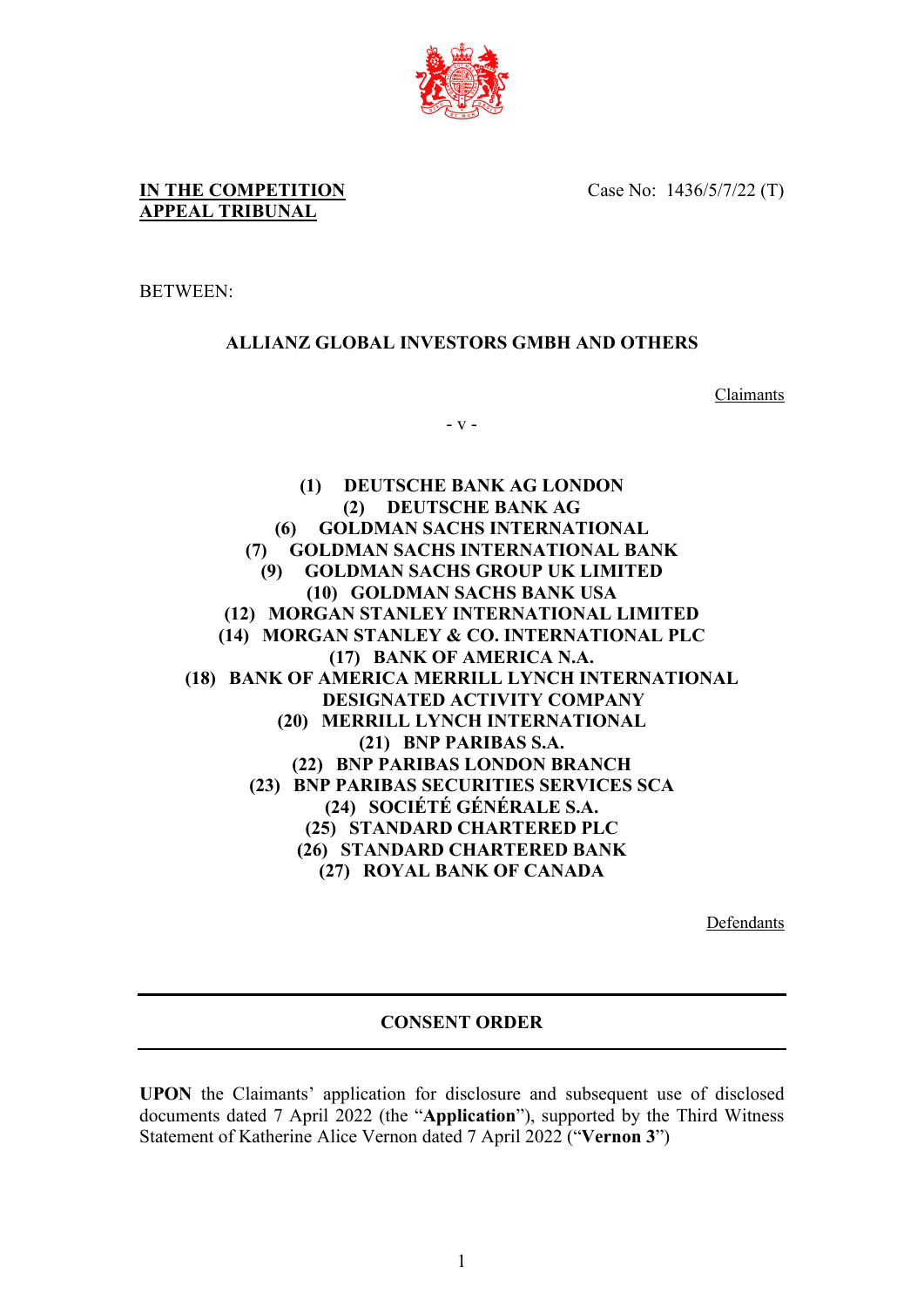**AND UPON** the Claimants' claim against Barclays Bank plc and other defendants issued in the Commercial Court on 31 December 2018 under Case No. CL-2018- 000840, and subsequently transferred by Order of the Honourable Mr Justice Butcher dated 15 December 2021 to the Competition Appeal Tribunal under Case 1430/5/7/22 (T) (the "**Original Proceedings**")

**AND UPON** the Order of United States District Judge Lorna G. Schofield in the United States District Court, Southern District of New York in Case No. 1:18-cv-10364 dated 27 April 2020 (the "**U.S. Protective Order**")

**AND UPON** the re-re-amended consent confidentiality ring Order of the Honourable Mr Justice Butcher in the Original Proceedings dated 17 November 2020 (the "**Confidentiality Ring Order in the Original Proceedings**")

**UPON** the case management Order of HHJ Pelling QC in the Original Proceedings dated 20 October 2021 (the "**Pelling Order**")

**UPON** the directions of Jacobs J for response and reply evidence in respect of the Application made by way of letter from the Competition Appeal Tribunal on 24 May 2022

**AND UPON** the parties having agreed the terms on which the Application may be withdrawn

**AND UPON** the Application having been withdrawn

## **IT IS ORDERED BY CONSENT THAT:**

1. The Defendants shall procure that any defendant Disclosing Party under the U.S. Protective Order, to the extent they are a Non-Overlapping Party, as also defined in the U.S. Protective Order, gives permission, pursuant to Clauses 7.1 and 7.2 of the U.S. Protective Order, for the Claimants to use the Non-Overlapping Parties' Trading Records (as defined in page 2 of the exhibit to Vernon 3) in the Original Proceedings only for the purpose of preparing, filing and serving the FPIs (as defined in the Pelling Order) in the Original Proceedings, disclosing them to the extent required by the Pelling Order, and thereafter using any such disclosed Non-Overlapping Parties' Trading Records for the purposes of the Original Proceedings (the "**Trading Records**  Permission"). The Non-Overlapping Parties' Trading Records remain "Confidential" or "Highly Confidential" (as the case may be) under the U.S. Protective Order and subject to all residual protections of the U.S. Protective Order, and the Trading Records Permission remains subject thereto.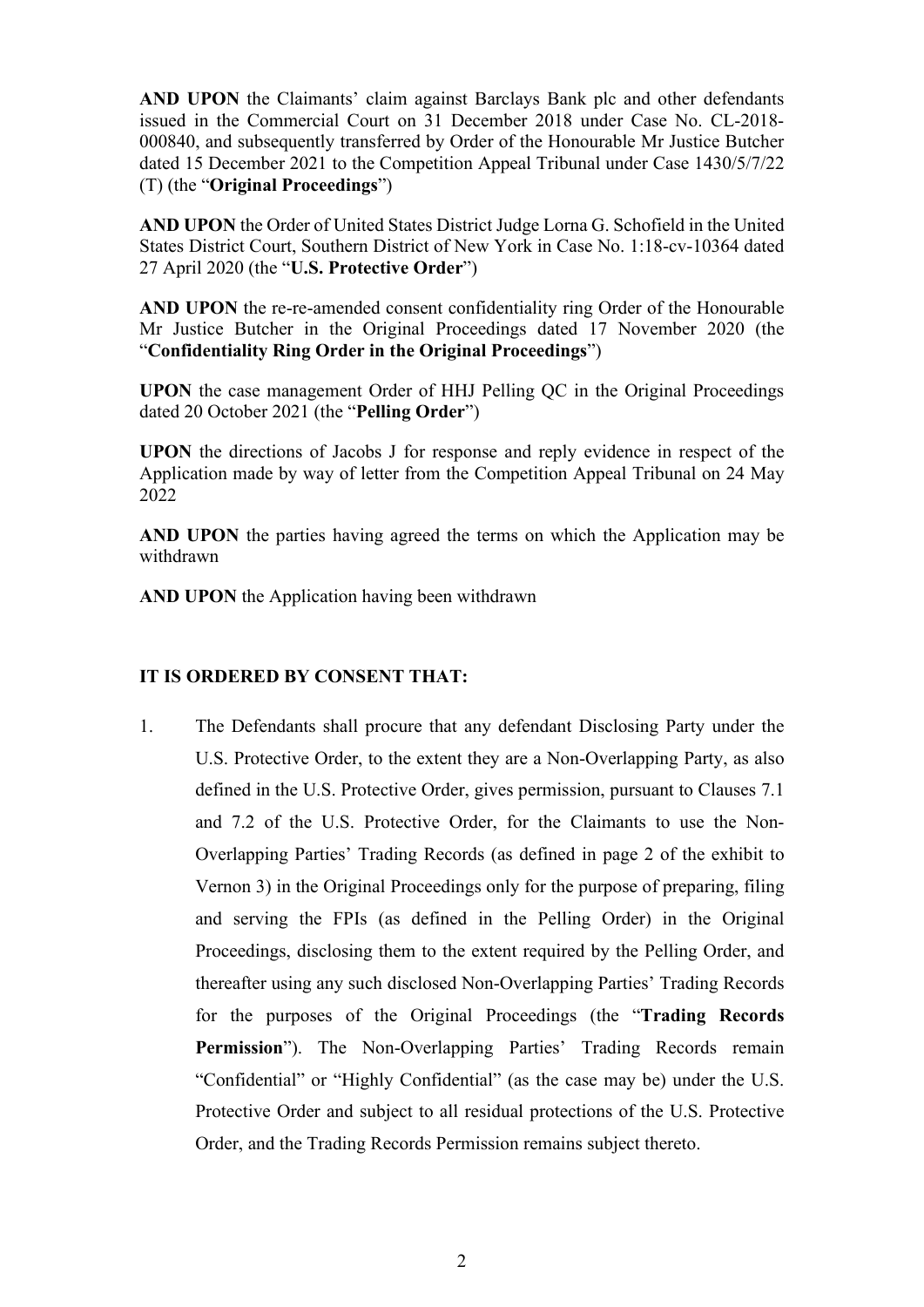- 2. The Defendants shall procure that the defendant Non-Overlapping Parties will grant the Claimants' members of the Inner Confidentiality Ring under the Confidentiality Ring Order in the Original Proceedings access to the Defendants' U.S. Discovery Material (as defined in the U.S. Protective Order) for the purpose only of identifying the Interbank Chat Documents (as defined in the U.S. Protective Order) (the "**New Defendant Interbank Chat Documents**") that:
	- (a) in respect of alleged Benchmark Manipulation (as defined in the Pelling Order), the Claimants will or reasonably expect to use to identify alleged "manipulation days" in the meaning of the Pelling Order;
	- (b) in respect of alleged Bid/ask Manipulation (as defined in the Pelling Order), fall within or are reasonably expected to fall within paragraph 7(b) of the Pelling Order;
	- (c) have been or will be incorporated into the Integrated Analysis (as defined in page 12 of the exhibit to Vernon 3) and are therefore relied upon for the FPIs; and/or
	- (d) the Claimants will be required to disclose pursuant to the Pelling Order (the "**Access**").
- 3. For the avoidance of doubt:
	- (a) the Trading Records Permission and the Access do not extend to permission to use any documents that are not either Non-Overlapping Parties' Trading Records or New Defendant Interbank Chat Documents that fall within paragraph 1 or sub paragraphs  $2(a)-(d)$  above.
	- (b) the Trading Records Permission and the Access do not permit the Claimants' members of the Inner Confidentiality Ring to create any work product in relation to New Defendant's US Discovery Material other than as reasonably necessary for the purposes of paragraph 2 above and/or 4 below.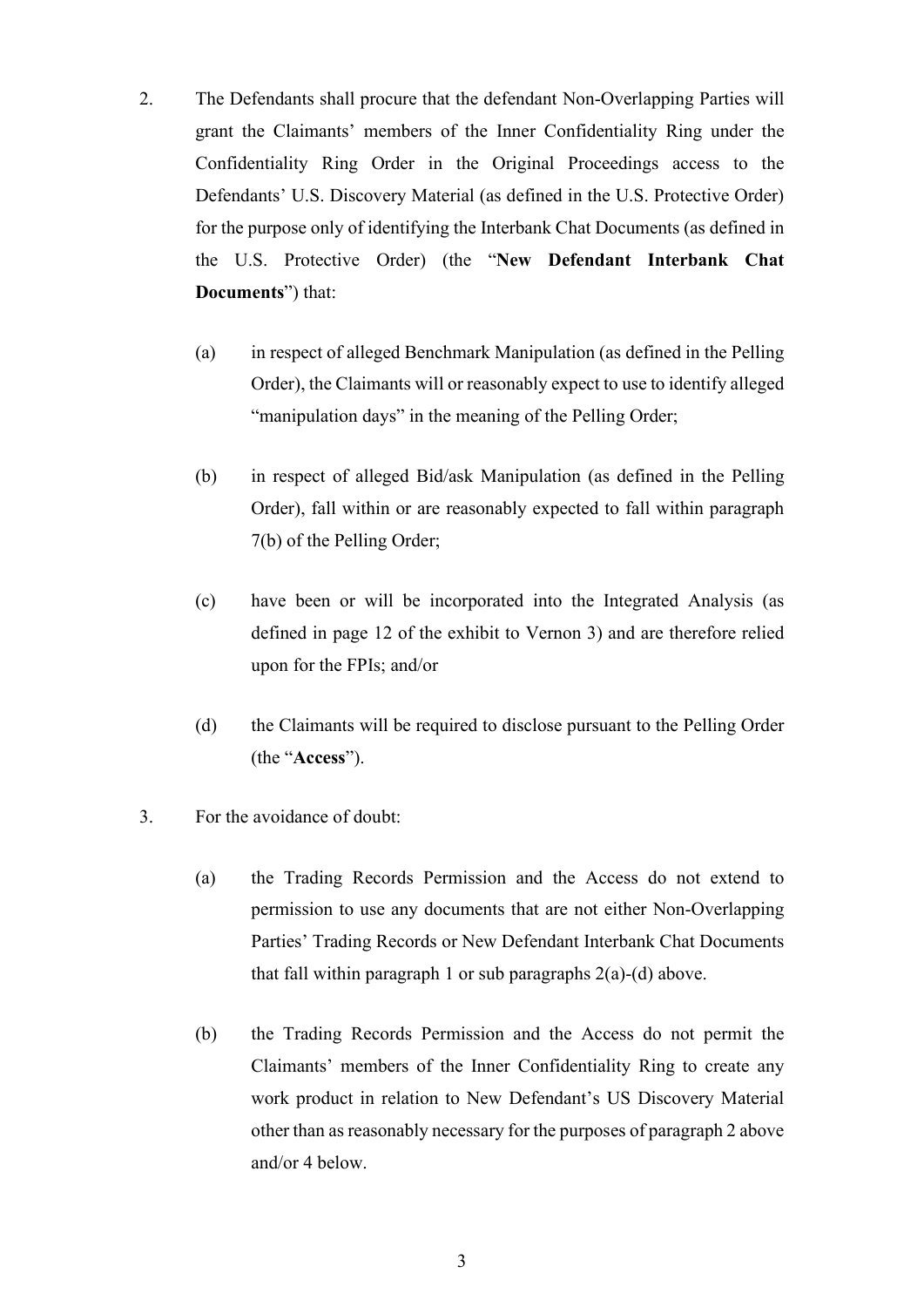- 4. The Claimants' English Outside Counsel (as defined in the U.S. Protective Order) will identify Trading Records and New Defendant Interbank Chat Documents that fall within paragraph 1 or sub paragraphs  $2(a)$ -(d) above to the Defendants by way of a written list or lists, setting out the Bates numbers of each such New Defendant Interbank Chat Documents provided in the U.S. Discovery Material (the "List").
- 5. Upon receipt of the List, which will be provided at the time of filing and serving the FPIs, the defendant Non-Overlapping Parties are deemed to give the Claimants and their English Outside Counsel permission to use and disclose the New Defendant Interbank Chat Documents identified in the List in the Original Proceedings for, and only to the extent consistent with, the purpose of preparing, filing and serving the FPIs, disclosing them to the extent required by the Pelling Order, and thereafter using any such disclosed New Defendant Interbank Chat Documents for the purposes of the Original Proceedings (the "Interbank Chat Documents Permission", together with the Trading Records Permission, the "Permission"). The New Defendant Interbank Chat Documents disclosed remain "Confidential" or "Highly Confidential" (as the case may be) under the U.S. Protective Order and subject to all residual protections of the U.S. Protective Order and the Interbank Chat Documents Permission remains subject thereto.
- 6. Subject to the ongoing Permission, the Access commences on the date of the parties' entering into this agreement and will expire on 29 July 2022, or the date upon which the Claimants file and serve the FPIs, whichever is later.
- 7. Upon the expiration of the Access, the Claimants shall confirm in writing to the Defendants that the Claimants' members of the Inner Confidentiality Ring no longer have access (subject to the ongoing Permission) to any of the New Defendants' U.S. Discovery Material save as to any documents disclosed in the Original Proceedings in accordance with the Pelling Order.
- 8. The Claimants will provide the Defendants with a copy of the FPIs, and will not object to the Defendants' receipt of any documents that respond to the FPIs.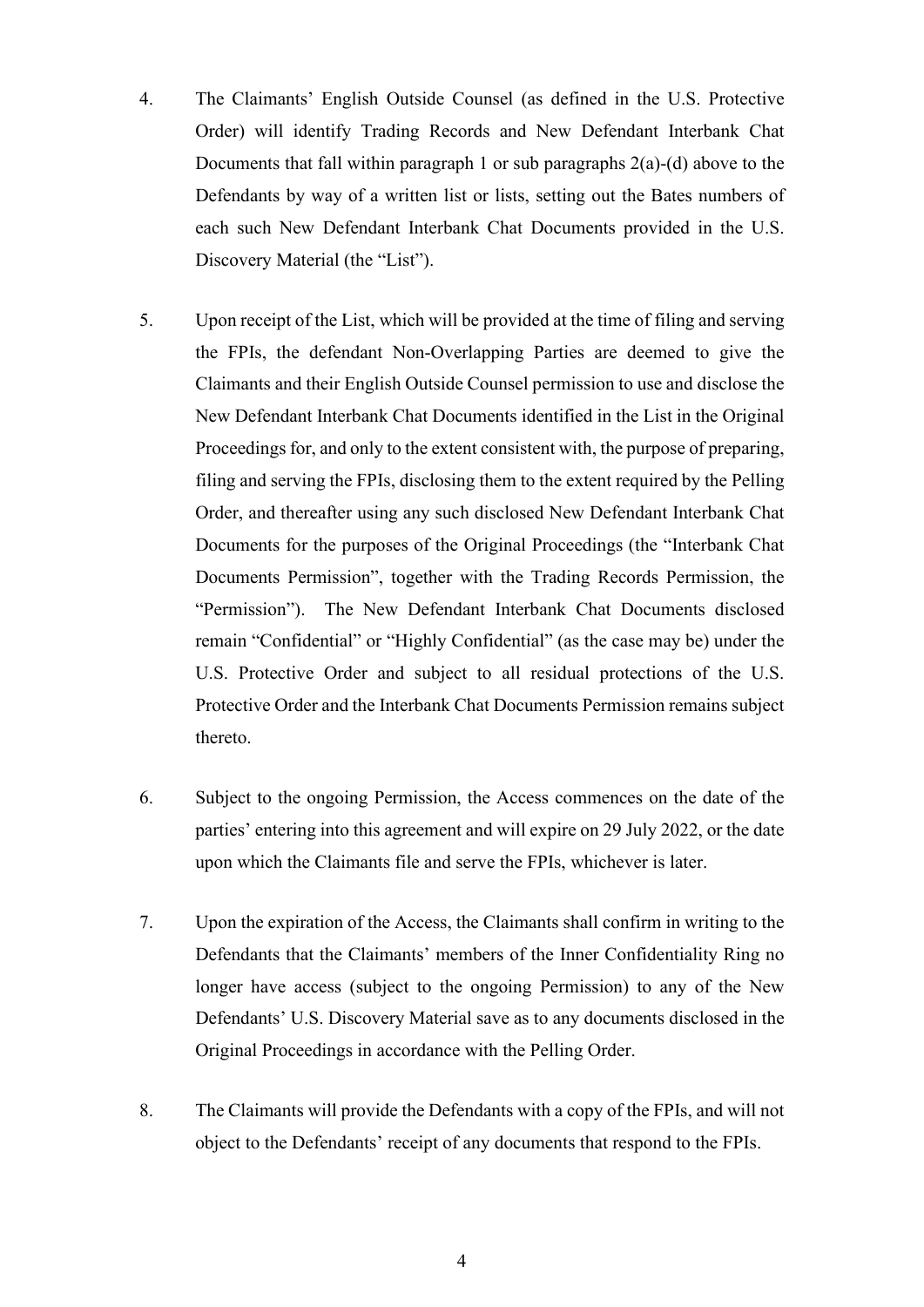- 9. The FPIs (once produced and served), any documents disclosed pursuant to the Permission, and any documents subsequently produced in the Original Proceedings that refer to the substance of the FPIs, will be designated as "Inner Confidentiality Ring Information" under the Confidentiality Ring Order in the Original Proceedings unless otherwise agreed with the Defendants and the Claimants will seek to agree with the defendants in the Original Proceedings and the Defendants an equivalent confidentiality regime that will afford the Defendants similar rights under the terms of the Confidentiality Ring Order in the Original Proceedings as have been afforded to the defendants in the Original Proceedings in the confidentiality ring order in these proceedings, including, for the avoidance of doubt, that such documents could only be de-designated (or redesignated) with the Defendants' prior written consent (and the Claimants waive any right to argue against such rights). Pending the agreement of an equivalent confidentiality ring order in the Original Proceedings to grant such rights, the Claimants agree not to exercise any rights or take any steps to change the designation of documents that are subject to the Permission, which designation shall be equivalent to Inner Confidentiality Ring Information. Thus, the documents identified in the List will be subject to the Confidentiality Ring Order to the extent they are used to plead, serve and respond to the FPIs in those proceedings.
- 10. Each of the Claimants' Inner Confidentiality Ring members who wish to access or use the New Defendants' U.S. Discovery Material as permitted under and for the purposes of this agreement, and each English Outside Counsel, English Experts, and Professional Vendors (as defined in the U.S. Protective Order), and any necessary representatives of Elsina who wish subsequently to access or use the Trading Records or the New Defendant Interbank Chat Documents disclosed in or for the purpose of the Original English Proceedings, will each sign a copy of the Acknowledgment and Agreement to be Bound by Stipulation and Order of Confidentiality attached to the U.S. Protective Order, to the extent they have not already done so.
- 11. The Claimants will procure any and all necessary waivers in respect of bank secrecy, data privacy law or similar confidentiality protections (equivalent to